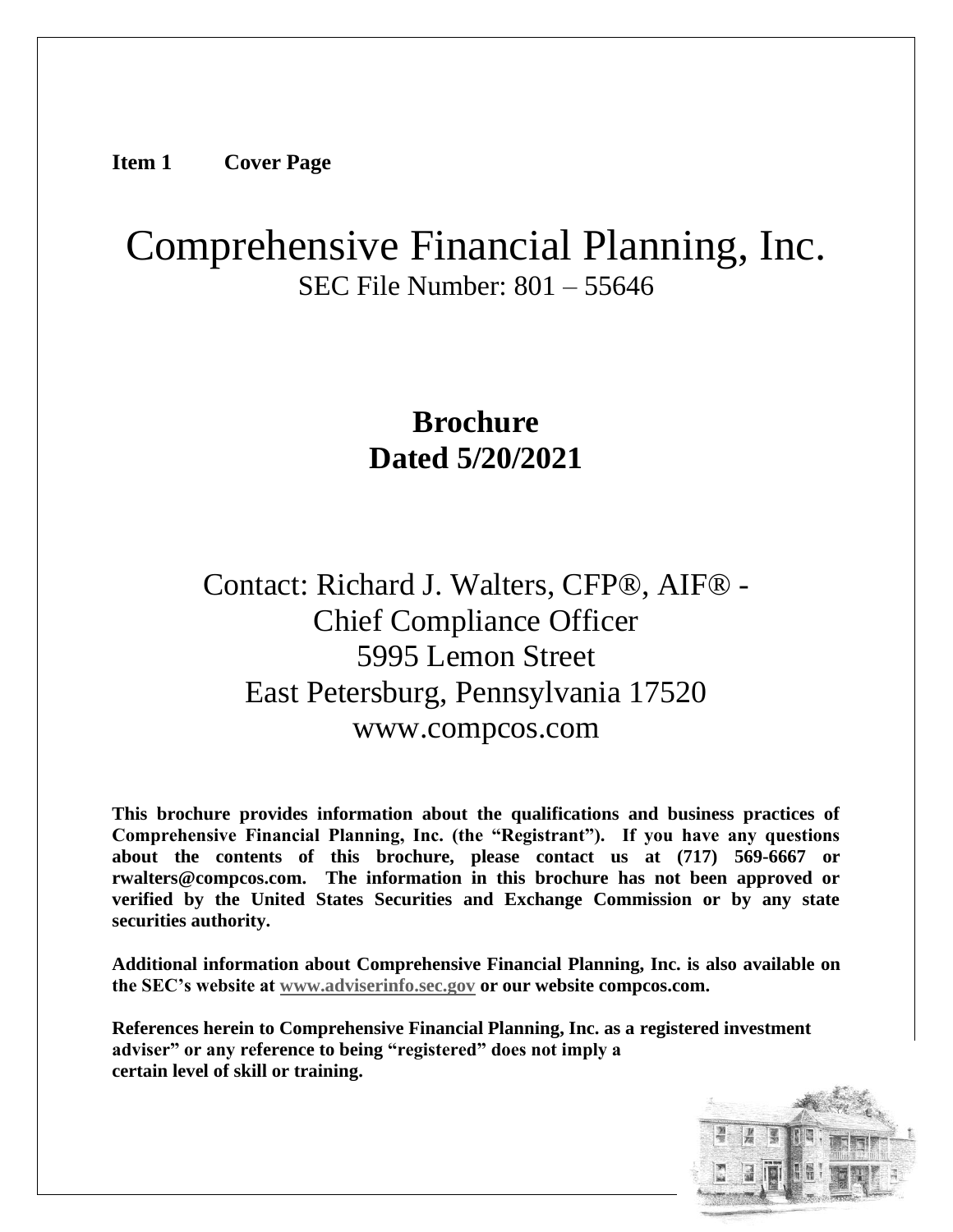#### **Item 2 Material Changes**

Comprehensive Financial Planning, Inc.'s most recent update to Part 2A of Form ADV was made May 18, 2020. This annual update does not contain any material changes to our business since its last update. A copy of our Complete Form ADV Brochure Part 2A and Brochure Supplement on all of our advisors is available by contacting Comprehensive Financial Planning, Inc.

Form ADV Part 2A requires registered investment advisors to amend their brochure when information becomes materially inaccurate.

#### **Item 3 Table of Contents**

| Item 11 Code of Ethics, Participation or Interest in Client Transactions and Personal Trading 14 |
|--------------------------------------------------------------------------------------------------|
|                                                                                                  |
|                                                                                                  |
|                                                                                                  |
|                                                                                                  |
|                                                                                                  |
| 20                                                                                               |
| 20                                                                                               |
|                                                                                                  |

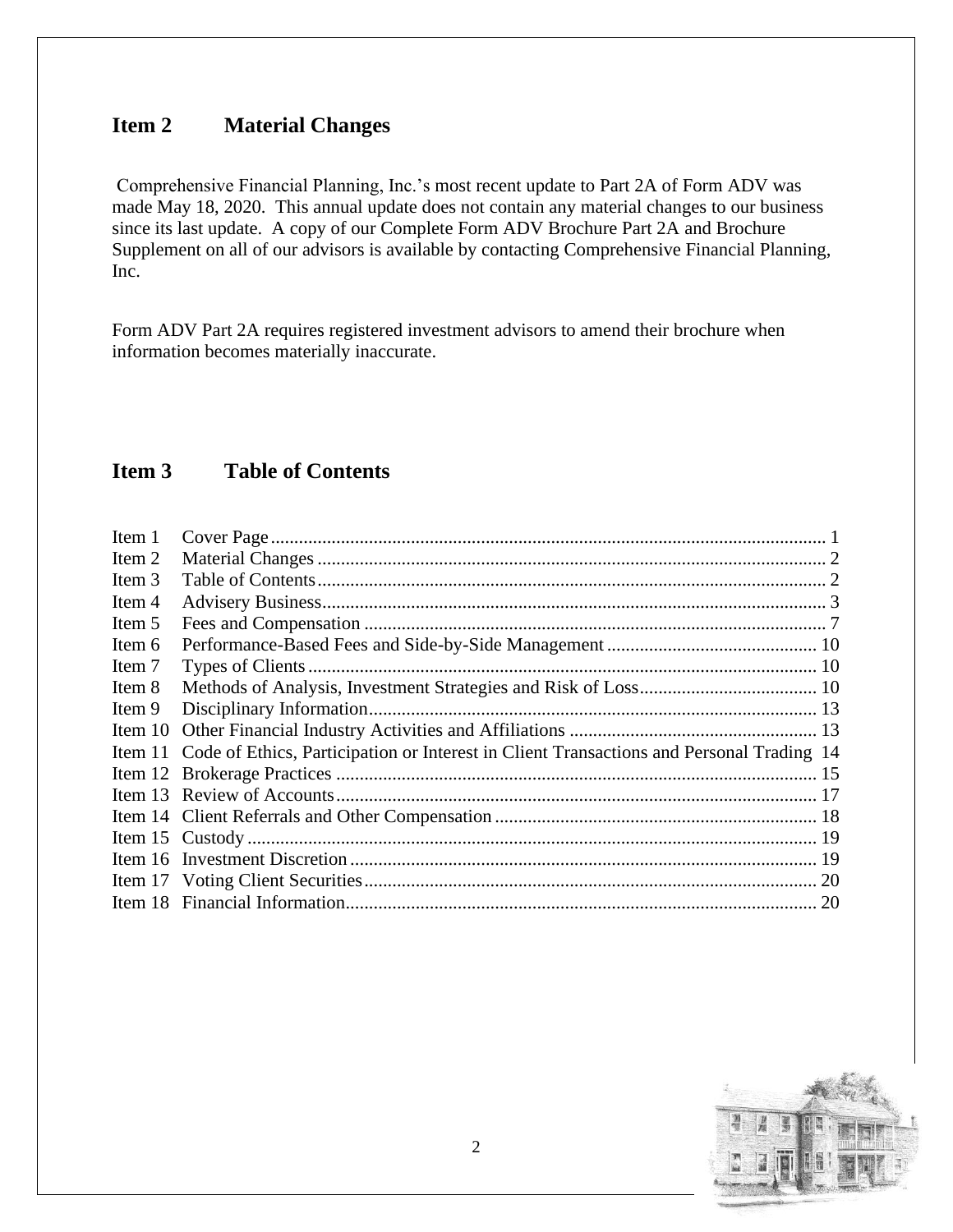#### **Item 4 Advisory Business**

- A. Comprehensive Financial Planning, Inc. (the "Registrant") is a corporation formed on February 28, 1984 in the Commonwealth of Pennsylvania. The Registrant became registered as an Investment Adviser Firm in 1986. The Registrant is owned by Richard J. Walters, CFP®, AIF® - Mr. Walters is also the Registrant's President.
- B. As discussed below, the Registrant offers to its clients (pension and profit-sharing plans, individuals, business entities, trusts, estates and charitable organizations, etc.) investment advisory services, and, to the extent specifically requested by a client, financial planning and related consulting services.

#### **INVESTMENT ADVISERY SERVICES**

The client can determine to engage the Registrant to provide discretionary and/or nondiscretionary investment advisory services on a *fee* basis. The Registrant's annual investment advisory fee is based upon a percentage (%) of the market value of the assets placed under the Registrant's management between 1.75 % and 0.20% for Equity Investments and 0.26% for Cash and Cash Equivalent Investments. In certain circumstances, if pension, profit sharing, or 401k plans have over 500 Employees and Assets in excess of \$50 million dollars in plan asset, Registrant will consider an annual "flat fee" usually between \$155 to \$200 per participant, based on the number of plan participants at the beginning of the plan year.

#### **THE MANAGED PORTFOLIO PROGRAM**

The Registrant offers investment adviser service to its clients under its Managed Portfolio Program. The Managed Portfolio Program is an intermediate to long-term proposition, designed for clients choosing to participate in intermediate to long-term bull markets, while avoiding the potential severe declines of intermediate to long-term bear markets. The investment adviser services under The Managed Portfolio Program is managed on a regular and continuous basis. The Managed Portfolio Program attempts to coordinate and monitor the client's investment portfolio based on the client's designated investment objectives, risk tolerance, and goals.

The services offered within the Managed Portfolio Program include: continual asset management and implementation services, summarized portfolio reports, semi-annual account reports to clients detailing with account holdings, and a newsletter reviewing the markets, the economy and the Registrant's current investment outlook.

#### **RETIREMENT CONSULTING**

The Registrant also provides non-discretionary pension consulting services, pursuant to which it assists sponsors of self-directed retirement plans as well as trustee directed retirement plans with the selection and/or monitoring of investment alternatives (generally open-end mutual funds) from which plan participants shall choose in self-directing the

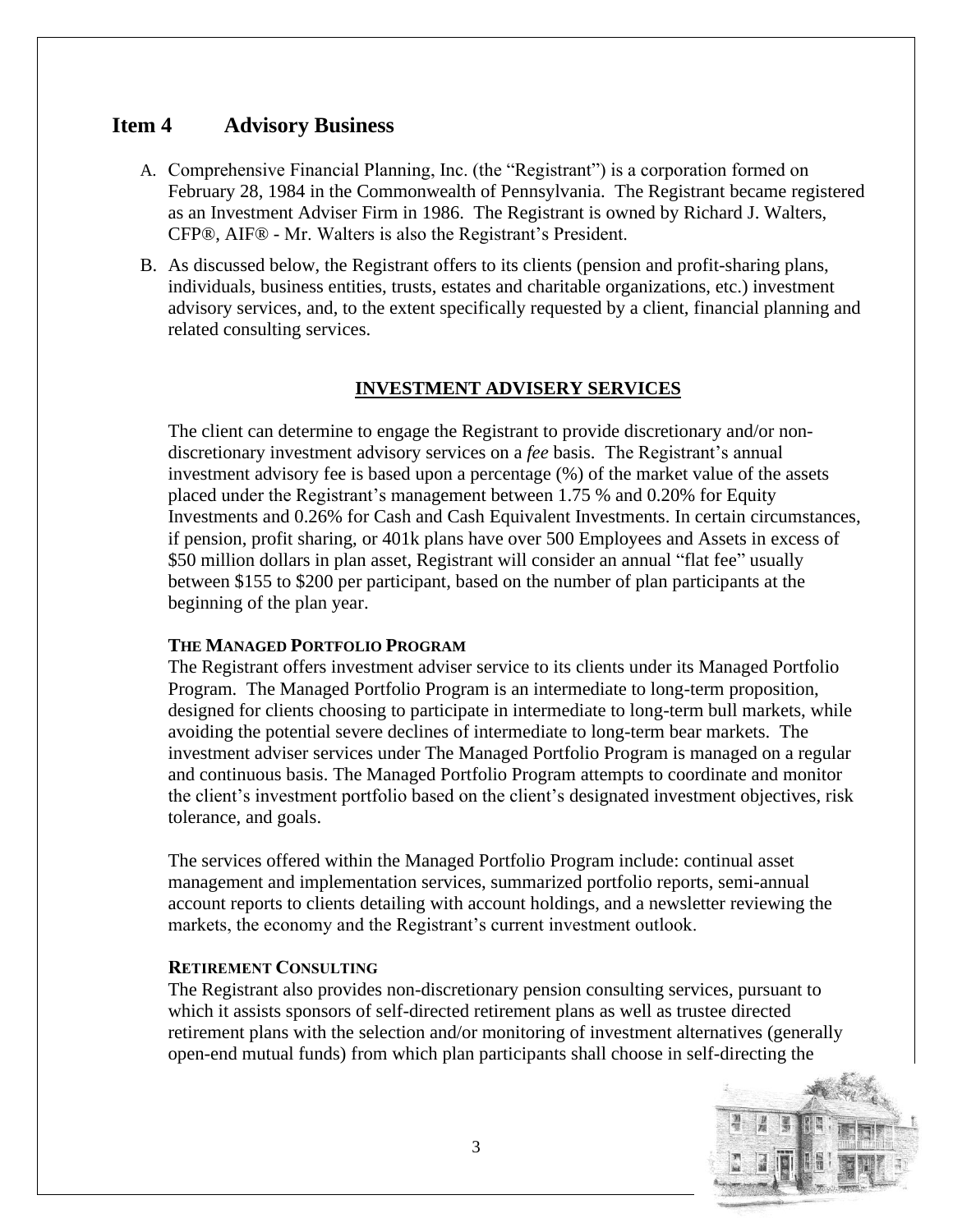investments for their individual plan retirement accounts if it is a self-directed retirement plan. In addition, to the extent requested by the plan sponsor, the Registrant shall also provide participant level education designed to assist participants in identifying the appropriate investment strategy for their retirement plan accounts. Also, the Registrant provides participant enrollment meetings to provide education on how the Plan Sponsor plan document functions. The terms and conditions of the engagement shall generally be set forth in a separate agreement between the Registrant and the plan sponsor.

This investment adviser services are called 3(21) Investment Adviser. Comprehensive Financial Planning, Inc. shall serve as an "fiduciary" within the meaning of Section 3(21) under the Employee Retirement Income Security Act of 1974 (ERISA) with respect to retirement accounts for the Plan Sponsor. The 3(21) Investment Adviser's provide advice to retirement plans – they do not take control of the plan assets, so the Plan Sponsor has the final decisions regarding implementation of the investment options.

#### **FINANCIAL PLANNING AND CONSULTING SERVICES (STAND-ALONE)**

To the extent specifically requested by a client, the Registrant *may* determine to provide financial planning and/or consulting services (including investment and non-investment related matters, including estate planning, insurance planning, etc.) on a stand-alone separate fee basis.

The Registrant uses a two-fold approach when providing financial planning and consulting services to its clients. First, the Registrant takes a broad view of the client's financial picture. Second, the Registrant attempts to coordinate and formulate an interrelated plan by working closely with each client's other professional advisers.

The Registrant begins each client relationship with a background interview, learning the client's current financial positions, income stream, expenditures, retirement position, and investment portfolio. Thereafter, the client's individual planner analyzes taxable income statements, cash flow statements, income tax returns, insurance policies, investment portfolio, retirement plan, balance sheets, and the client's investment objectives. After gathering this information, the individual planner is able, with the cooperation of the client's other professionals (attorney, accountant, investment adviser, insurance adviser), to form a strategic plan of action. A formal plan is delivered to the client for comments and adjustments, followed by execution. If changes in a client's financial circumstances warrant it, the planner may, on an hourly basis, revise and update the client's financial plan.

The Registrant's planning and consulting fees are generally rendered at a rate of \$250.00 per hour, but in certain limited circumstances may be negotiable (depending upon the level and scope of the services required and the professional rendering the services). Prior to engaging the Registrant to provide planning or consulting services, clients are generally required to enter into a *Financial Planning and Consulting Agreement* with Registrant setting forth the terms and conditions of the engagement (including termination), describing the scope of the services to be provided, and the portion of the fee that is due from the client prior to Registrant commencing services.

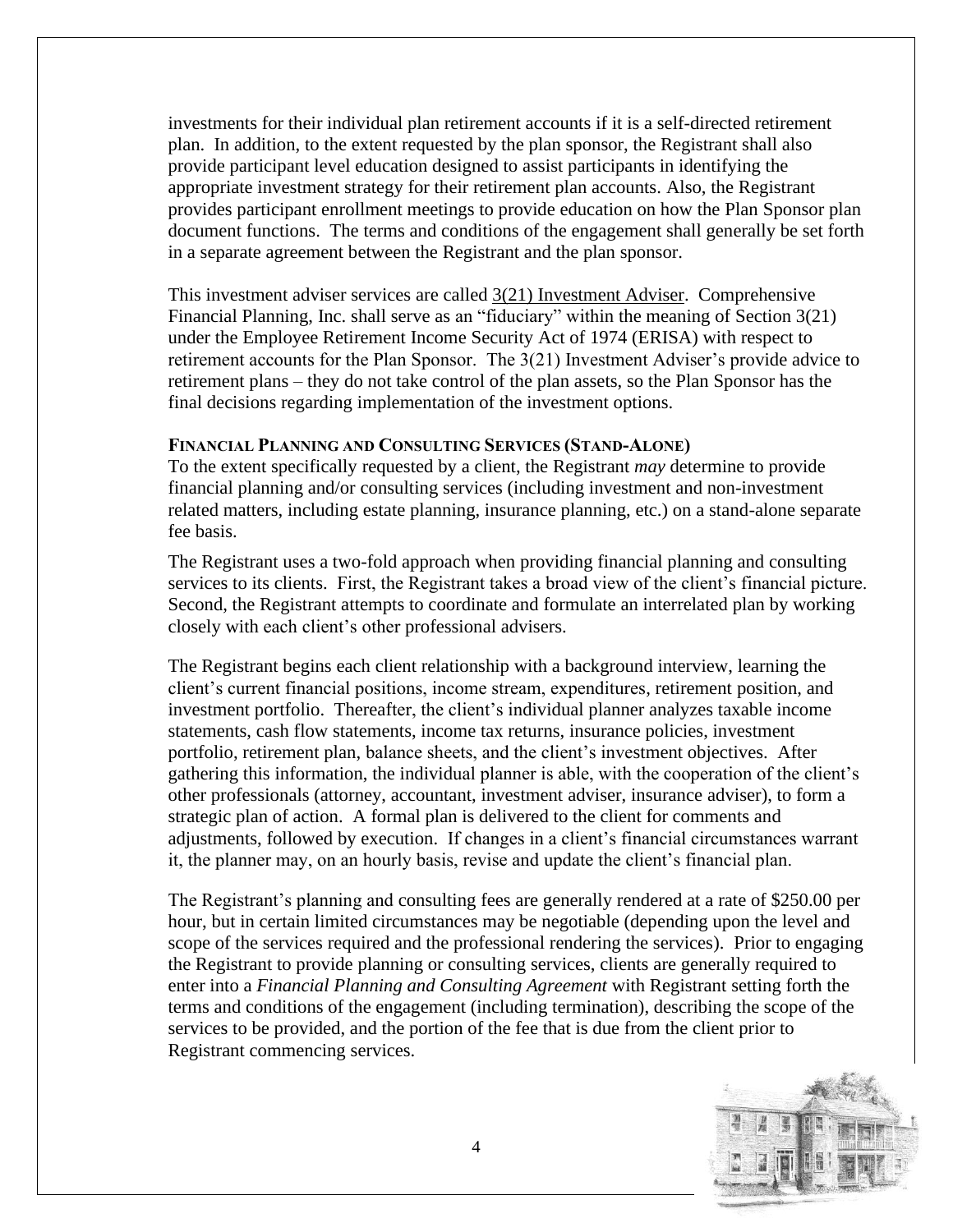Subsequent to the completion of a client's initial financial plan and analysis, the client may terminate the Registrant's on-going financial planning agreement upon ten (10) day's written notice to the Registrant.

If requested by the client, Registrant may recommend the services of other professionals for implementation purposes, including the Registrant's representatives in their individual capacities as registered representatives of a broker-dealer and/or in their individual capacities as licensed insurance agents. (*See* disclosure at Items 10 B and 10 C below). The client is under no obligation to engage the services of any such recommended professional. The client retains absolute discretion over all such implementation decisions and is free to accept or reject any recommendation from the Registrant. **Please Note:** If the client engages any such recommended professional, and a dispute arises thereafter relative to such engagement, the client agrees to seek recourse exclusively from and against the engaged professional.

**Please Also Note:** It remains the client's responsibility to promptly notify the Registrant if there is ever any change in his/her/its financial situation or investment objectives for the purpose of reviewing/evaluating/revising Registrant's previous recommendations and/or services.

#### **MISCELLANEOUS**

**Non-Investment Consulting/Implementation Services**. To the extent requested by the client, the Registrant *may* provide consulting services regarding non-investment related matters, such as estate planning, tax planning, insurance, retirement planning, etc. Neither the Registrant, nor any of its representatives, serves as an attorney or accountant, and no portion of the Registrant's services should be construed as same. To the extent requested by a client, the Registrant may recommend the services of other professionals for certain noninvestment implementation purposes (i.e., attorneys, accountants, insurance agents, etc.), including representatives of the Registrant in their separate licensed/registered capacities as discussed below. The client is under no obligation to engage the services of any such recommended professional. The client retains absolute discretion over all such implementation decisions and is free to accept or reject any recommendation from the Registrant. **Please Note:** If the client engages any such recommended professional, and a dispute arises thereafter relative to such engagement, the client agrees to seek recourse exclusively from and against the engaged professional. **Please Also Note:** It remains the client's responsibility to promptly notify the Registrant if there is ever any change in his/her/its financial situation or investment objectives for the purpose of reviewing, evaluating, or revising Registrant's previous recommendations and/or services.

**Retirement Rollovers - No Obligation/Conflict of Interest**: A client leaving an employer typically has four options (and may engage in a combination of these options): 1.) leave the money in his former employer's plan, if permitted, 2.) roll over the assets to his new employer's plan, if one is available and rollovers are permitted, 3.) rollover to an IRA, or 4.) cash out the account value (which could, depending upon the client's age, result in adverse tax consequences). The Registrant may recommend an investor roll over plan assets to an Individual Retirement Account (IRA) managed by the Registrant. As a result, the Registrant and its representatives may earn an asset-based fee. In

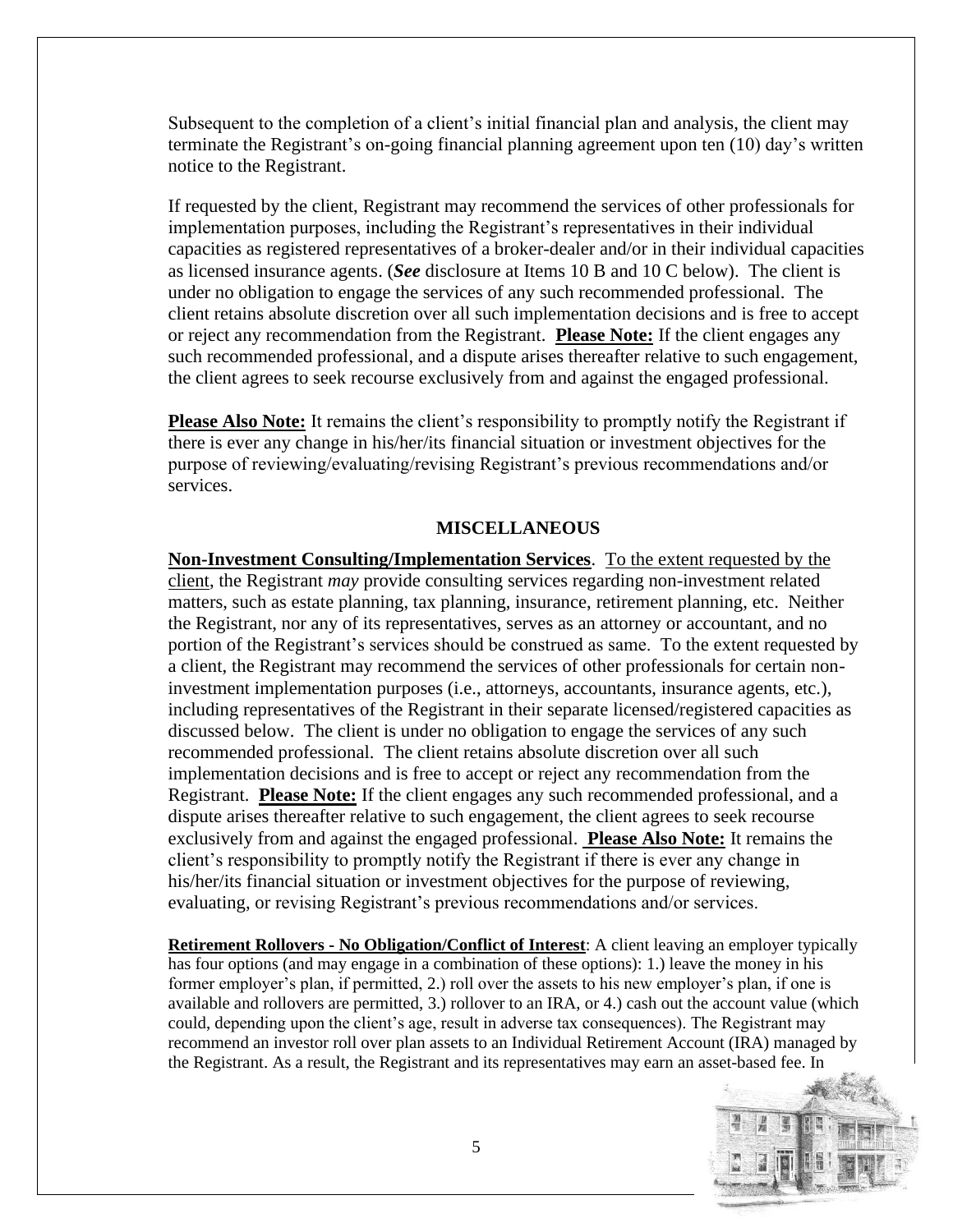contrast, a recommendation that a client or prospective client leave his or her plan assets with his or her old employer or roll the assets to a plan sponsored by a new employer will generally result in no compensation to the Registrant (unless you engage the Registrant to monitor and/or manage the account while maintained at your employer). The Registrant has an economic incentive to encourage an investor to roll plan assets into an IRA that the Registrant will manage or to engage the Registrant to monitor and/or manage the account while maintained at your employer. There are various factors that the Registrant may consider before recommending a rollover, including but not limited to: i) the investment options available in the plan versus the investment options available in an IRA; ii) fees and expenses in the plan versus the fees and expenses in an IRA; iii) the services and responsiveness of the plan's investment professionals versus the Registrant's; iv) protection of assets from creditors and legal judgments; v) required minimum distributions and age considerations, and vi) employer stock tax consequences, if any. No client is under any obligation to rollover plan assets to an IRA managed by the Registrant or to engage the Registrant to monitor and/or manage the account while maintained at your employer.

**Please Note: Cash Positions.** At any specific point in time, depending upon perceived or anticipated market conditions/events (there being **no guarantee** that such anticipated market conditions/events will occur), the Registrant **may** maintain cash positions for defensive purposes. All cash positions (money markets, etc.) shall be included as part of assets under management for purposes of calculating the Registrant's advisory fee. **The Registrant's Chief Compliance Officer, Richard J. Walters, CFP®, AIF®, remains available to address any questions that a client or prospective client may have regarding the above fee billing practice**.

**Please Note-Use of Mutual Funds and/or ETFs (Exchange-Traded Funds)**: Many mutual funds and/or ETFs are available directly to the public. Thus, a prospective client can obtain many of the mutual funds and/or ETFs that may be recommended and/or utilized by the Registrant independent of engaging the Registrant as an investment advisor. However, if a prospective client determines to do so, he/she will not receive the Registrant's initial and ongoing investment advisory services.

**Please Note: Non-Discretionary Service Limitations.** Clients that determine to engage the Registrant on a non-discretionary investment advisory basis **must be willing to accept** that the Registrant cannot affect any account transactions without obtaining prior consent to any such transaction(s) from the client. Thus, in the event of a market correction during which the client is unavailable, the Registrant will be unable to affect any account transactions (as it would for its discretionary clients) without first obtaining the client's consent.

**Client Obligations**. In performing its services, Registrant shall not be required to verify any information received from the client or from the client's other professionals and is expressly authorized to rely thereon. Moreover, each client is advised that it remains his/her/its responsibility to promptly notify the Registrant if there is ever any change in his/her/its financial situation or investment objectives for the purpose of reviewing/evaluating/revising Registrant's previous recommendations and/or services.

**Disclosure Statement**. A copy of the Registrant's written Brochure as set forth on Part 2A of Form ADV shall be provided to each client prior to, or contemporaneously with, the

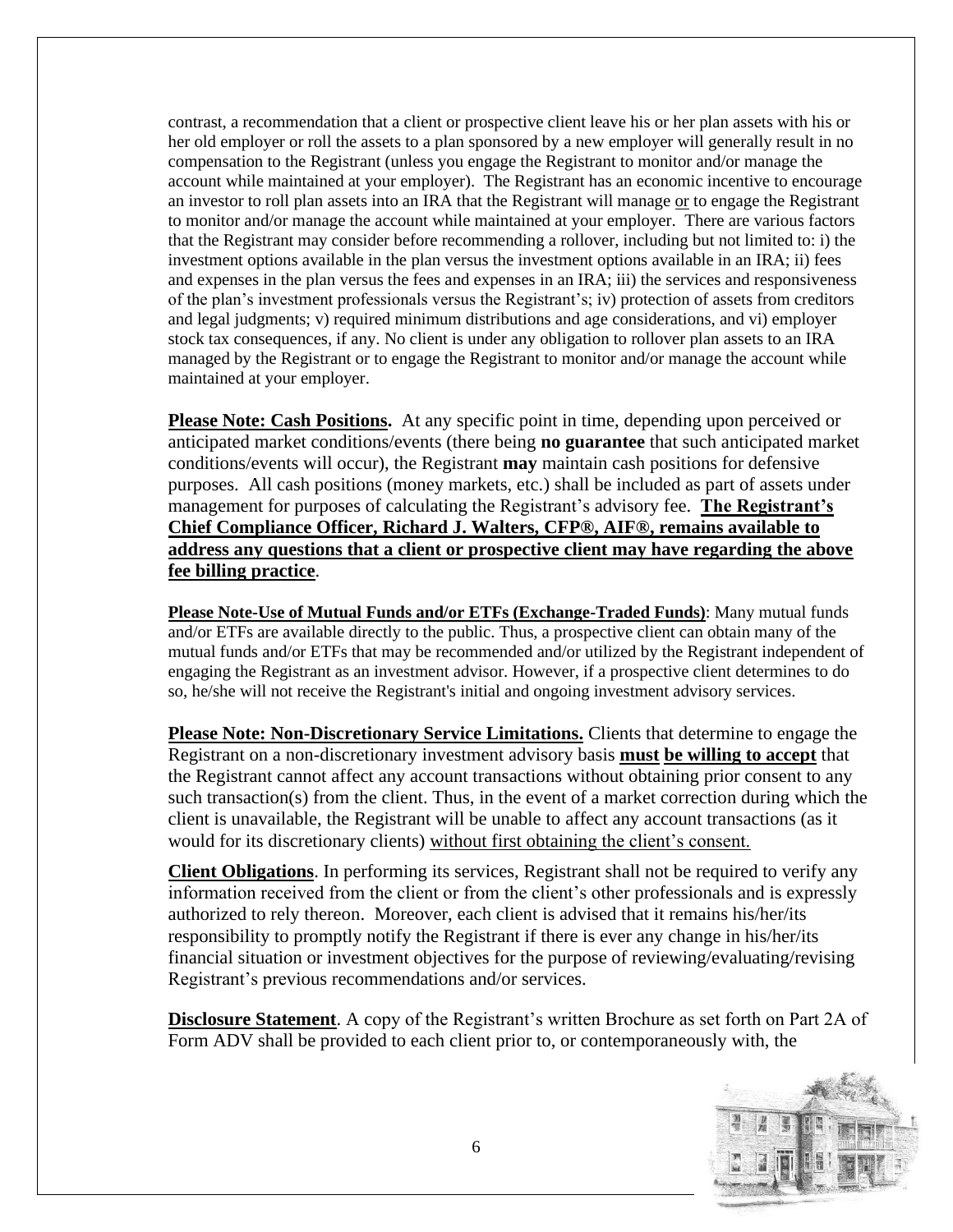execution of the *Managed Portfolio Program Agreement, Advisory Agreement for Defined Contribution Plans or Financial Planning and Consulting Agreement*.

- C. The Registrant shall provide investment advisory services specific to the needs of each client. Prior to providing investment advisory services, an investment adviser representative will ascertain each client's investment objective(s). Thereafter, the Registrant shall allocate and/or recommend that the client allocate investment assets consistent with the designated investment objective(s). The client may, at any time, impose reasonable restrictions, in writing, on the Registrant's services.
- D. The Registrant does not participate in a wrap fee program.
- E. As of February 26, 2021, the Registrant had \$189,542,639 in assets on a discretionary basis and \$32,270,966 in assets under management on a non-discretionary basis.

#### **Item 5 Fees and Compensation**

**A. THE MANAGED PORTFOLIO PROGRAM AGREEMENT AND/OR ADVISORY AGREEMENT FOR DEFINED CONTRIBUTION PLANS**

If a client determines to engage the Registrant to provide discretionary and/or nondiscretionary investment advisory services on a *fee* basis, the Registrant's annual investment advisers fee shall be based upon a percentage (%) of the market value and type of assets placed under the Registrant's management between (1.75 % and 0.20% for Equity Investments and 0.26% for Cash and Cash Equivalent Investments) as follows:

#### **MANAGED PORTFOLIO PROGRAM FEE SCHEDULE**

**(Expressed as % of Asset in Managed Account) Asset Value Fee Schedule**

| Less than $$250,000$                    | 1.75% |
|-----------------------------------------|-------|
| \$250,000 but less than \$500,000       | 1.50% |
| \$500,000 but less than \$1,000,000     | 1.25% |
| \$1,000,000 but less than \$5,000,000   | 0.85% |
| \$5,000,000 but less than \$10,000,000  | 0.60% |
| \$10,000,000 but less than \$50,000,000 | 0.40% |
| \$50,000,000 plus                       | 0.20% |
| <b>CASH AND CASH EQUIVALENT</b>         |       |
| <b>PORTION OF PORTFOLIO</b>             |       |

#### **Flat Fee**

If a client has over 500 Employees and Assets in excess of \$50,000,000, the fee may be an annual flat fee determined by multiplying \$155 to \$200 by the number of plan participants as of the beginning of the plan year.

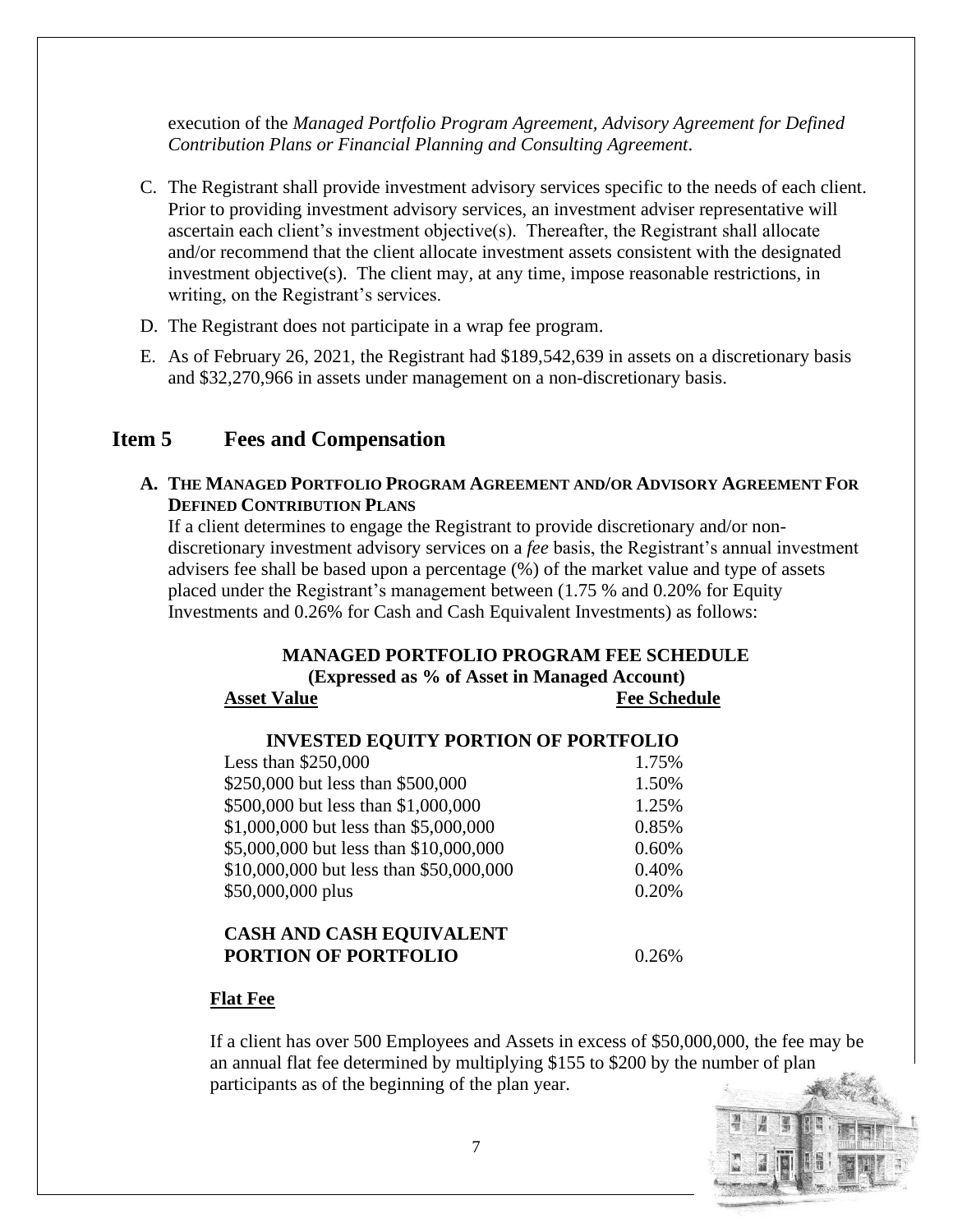#### **Fee Calculation Process**

CFPI fee calculations are based on our "Managed Portfolio Program Agreement" Fee Schedule Exhibit "A". Modifications to Exhibit A may occur under the following circumstances as described on the respective Addendum:

- Addendum to Managed Portfolio Program Agreement "Affiliated Employee"
- Addendum to Managed Portfolio Program Agreement "Affiliated Party"
- Addendum to Managed Portfolio Program Agreement "Rollover"
- Addendum to Managed Portfolio Program Agreement "Family-Employee"
- 1) Clients may elect to have the Registrant's advisory fees deducted from their custodial account. Both Registrant's *Managed Portfolio Program and/or Advisory Agreement for Defined Contribution Plans* and the custodial/clearing agreement may authorize the custodian to debit the account for the Registrant's investment advisory fee and to directly remit that management fee to the Registrant in compliance with regulatory procedures. In the event that the Registrant bills the client directly, payment is due upon receipt of the Registrant's invoice. The Registrant shall deduct fees and/or bill clients semi-annually or quarterly in special situations in arrears, based upon the market value of the client's portfolio on the last trading day of each advisory fee period, unless specified otherwise in the program description.
- 2) As discussed below, unless the client directs otherwise or an individual client's circumstances require, the Registrant shall generally recommend that Charles Schwab and Co., Inc. ("*Schwab")*, Matrix Trust Company (Broadridge Financial Solutions), T. Rowe Price Investment Services, Inc. ("*T. Rowe Price*") and/or The Vanguard Group, Inc. ("*Vanguard*") serve as the broker-dealer/custodian for client investment management assets. Should the client direct, or under certain circumstances, the Registrant may utilize the services of other trading platforms, including, but not limited to, Empower, Great West, Principal, Nationwide, etc. Broker-dealers such as *Schwab,* Matrix Trust Company (Broadridge Financial Solutions), *T. Rowe Price* and/or *Vanguard, etc.* may charge brokerage commissions and/or transaction fees for effecting certain securities transactions (i.e., transaction fees are charged for certain no-load mutual funds, commissions are charged for individual equity and fixed income securities transactions). In addition to Registrant's investment management fee, brokerage commissions and/or transaction fees, clients will also incur, relative to all mutual fund and exchange traded fund purchases, charges imposed at the fund level (e.g., management fees and other fund expenses).
- 3) Registrant's annual investment advisory fee shall be prorated and paid semi-annually or quarterly, in arrears, based upon the market value of the assets on the last business day of the previous six months or three months. The Registrant does not generally require an annual minimum fee or asset level for investment advisory services. The Registrant, in its sole discretion, may charge a lesser investment management fee based upon certain

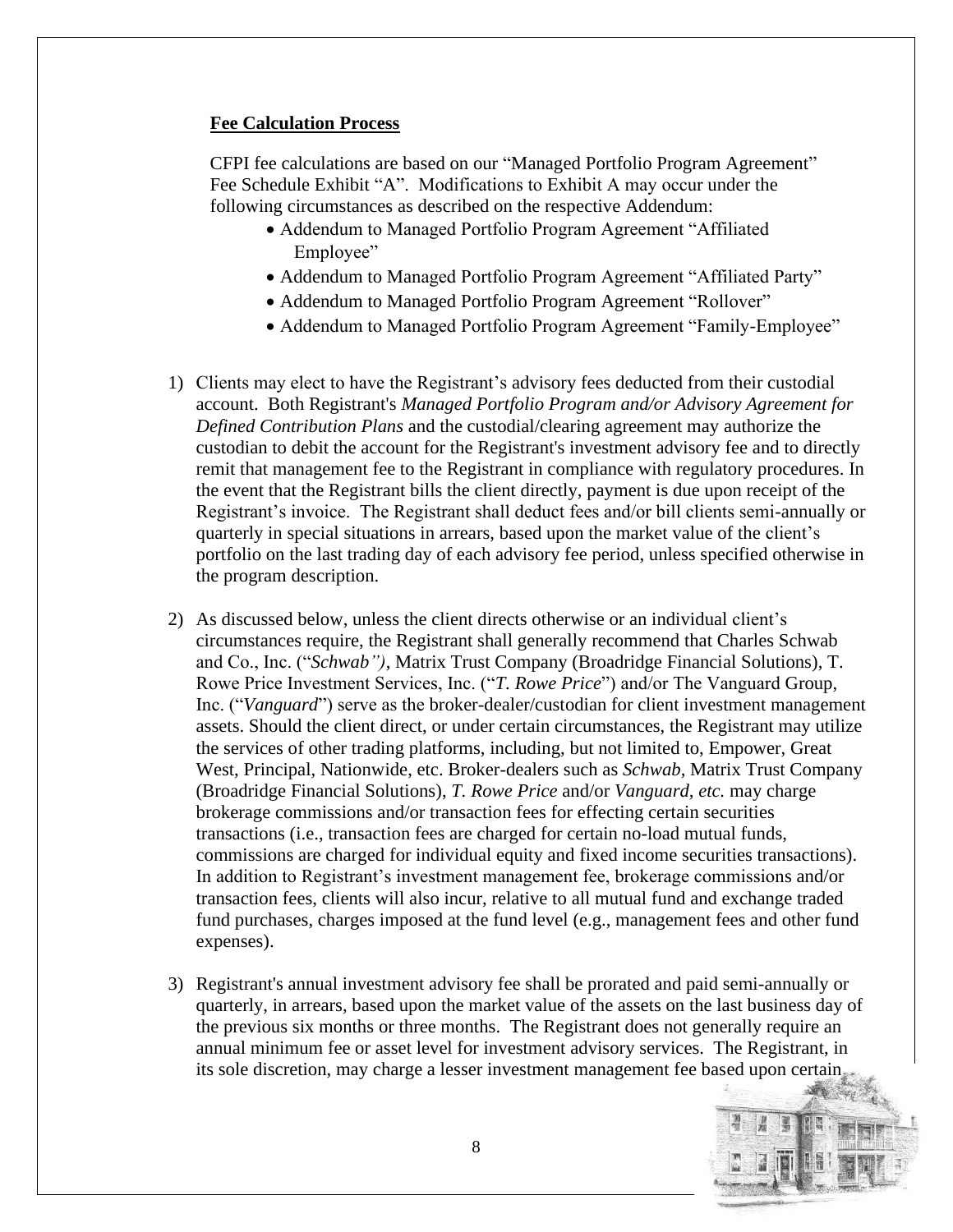criteria. (i.e., anticipated future earning capacity, anticipated future additional assets, dollar amount of assets to be managed, related accounts, account composition, negotiations with client, etc.).

The *Managed Portfolio Program Agreement and/or Advisory Agreement for Defined Contribution Plans* between the Registrant and the client will continue in effect until terminated by either party by written notice in accordance with the terms of the *Managed Portfolio Program Agreement and/or Advisory Agreement for Defined Contribution Plans.* The *Managed Portfolio Program Agreement and/or Advisory Agreement for Defined Contribution Plans* requires ten (10) days advance written notice for termination. Upon termination, the Registrant shall debit the account for the pro-rated portion of the unpaid advisory fee based upon the number of days that services were provided during the billing period.

#### B. **FINANCIAL PLANNING AND CONSULTING SERVICES (STAND-ALONE)**

To the extent specifically requested by a client, the Registrant *may* determine to provide financial planning and/or consulting services (including investment and noninvestment related matters, including estate planning, insurance planning, etc.) on a standalone fee basis. The Registrant's planning and consulting fees are generally rendered at a rate of \$250.00 per hour, but in certain limited circumstances may be negotiable (depending upon the level and scope of the services required and the professional rendering the services).

The *Financial Planning and Consulting Agreement* may be terminated by either party by written notice. If the *Financial Planning and Consulting Agreement* is terminated within ten (10) days from the date of inception, all fees paid in advance will be refunded to the client. Should the *Financial Planning and Consulting Agreement* be terminated at any other time, the client will receive a pro-rata invoice for all services performed up until the date of termination.

- 1) **Please Note**: Clients may purchase investment products recommended by Registrant through other, non-affiliated broker dealers or agents.
- 2) The Registrant does not receive more than 50% of its revenue from adviser clients as a result of commissions or other compensation for the sale of investment products the Registrant recommends to its clients.
- 3) When Registrant's representatives sell an investment product on a commission basis, the Registrant does not charge an advisory fee in addition to the commissions paid by the client for such product. When providing services on an advisory fee basis, the Registrant's representatives do not also receive commission compensation for such advisory services. **However**, a client may engage the Registrant to provide investment management services on an advisory fee basis and separate from such advisory services purchase an investment product from Registrant's representatives on a separate commission basis.

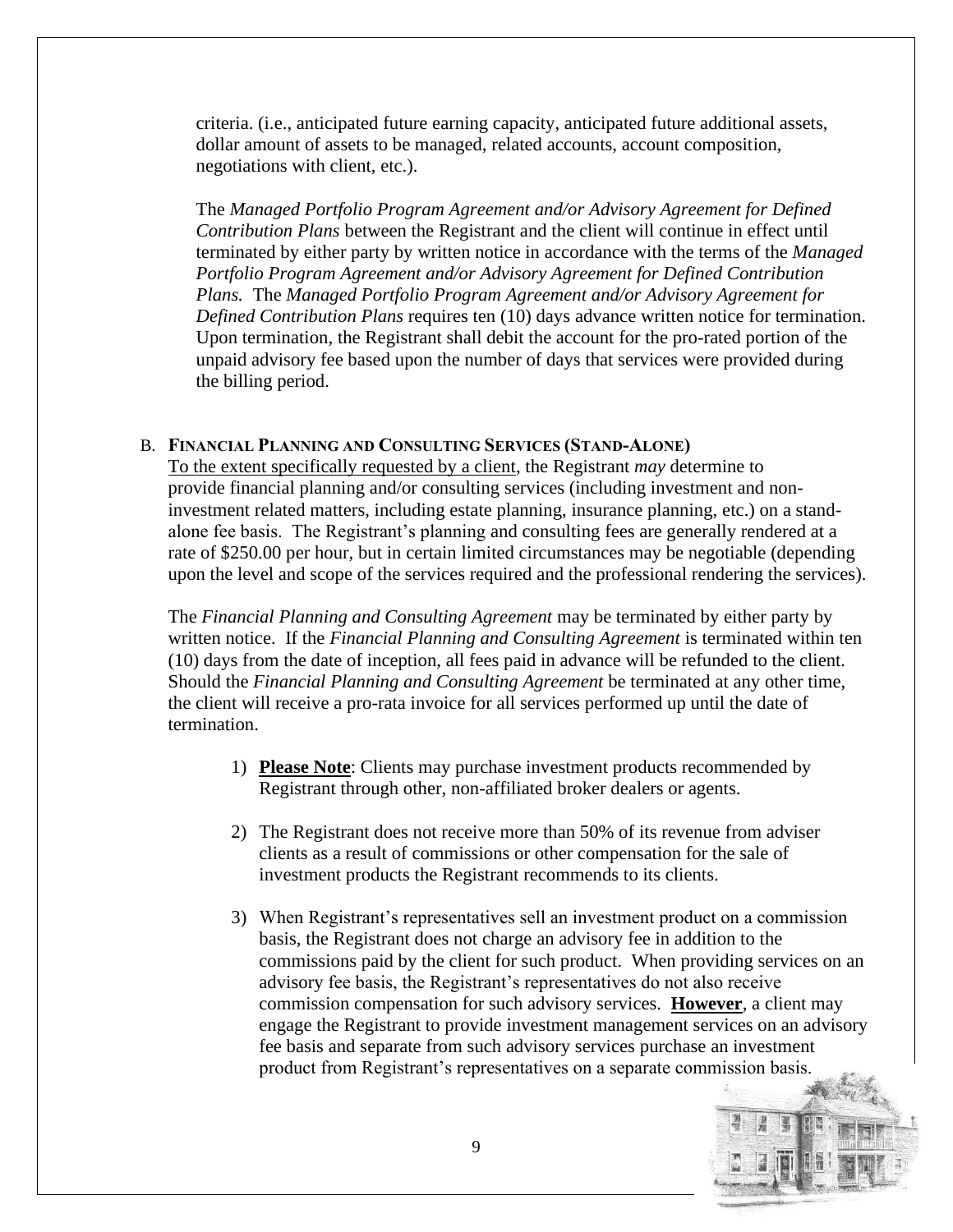#### **Item 6 Performance-Based Fees and Side-by-Side Management**

Neither the Registrant nor any supervised person of the Registrant accepts performancebased fees.

## **Item 7 Types of Clients**

The Registrant's clients shall generally include pension and profit sharing plans, individuals, business entities, trusts, estates, and charitable organizations. The Registrant does not generally require an annual minimum fee or asset level for investment advisory services. The Registrant, in its sole discretion, may charge a lesser investment management fee based upon certain criteria (i.e., anticipated future earning capacity, anticipated future additional assets, dollar amount of assets to be managed, related accounts, account composition, etc.).

#### **Item 8 Methods of Analysis, Investment Strategies and Risk of Loss**

The Registrant uses the methods of analysis discussed below as investment monitoring criteria to periodically adjust the client's account. The Registrant believes that asset allocation across different asset classes may help to even out investment returns over time. Asset allocation is the process of investing of determining long-term allocations to available asset classes based on personal risk tolerances, income, and the time horizon of the client.

- A. The Registrant may utilize the following methods of security analysis:
	- 1) Charting (analysis performed using charts of market patterns and security activity in an attempt to identify current trends and trend reversals to forecast the direction of prices)

The Registrant uses the 200 day and the 100 day moving average charts for selected representative investment sectors – i.e., balanced mutual funds, aggressive growth mutual funds, growth mutual funds, value mutual funds, growth & income mutual funds, bond mutual funds, international mutual funds, foreign mutual funds, utility mutual funds, real estate mutual funds, precious metal mutual funds, sector mutual funds, other mutual funds, the DJIA and the S&P 500 indexes, other indexes, ETF's (Exchange-Traded Funds) as well as the actual investments selected. This presents a potential risk as past results do not correlate to future performance.

2) Fundamental - (analysis performed on historical and present data, with the goal of making financial forecasts)

The Registrant monitors on a monthly basis the ratings of individual mutual funds utilized, including fund yield, rate of return, the percentile ranking of the fund within its investment category, as well as its volatility in both up and down markets.

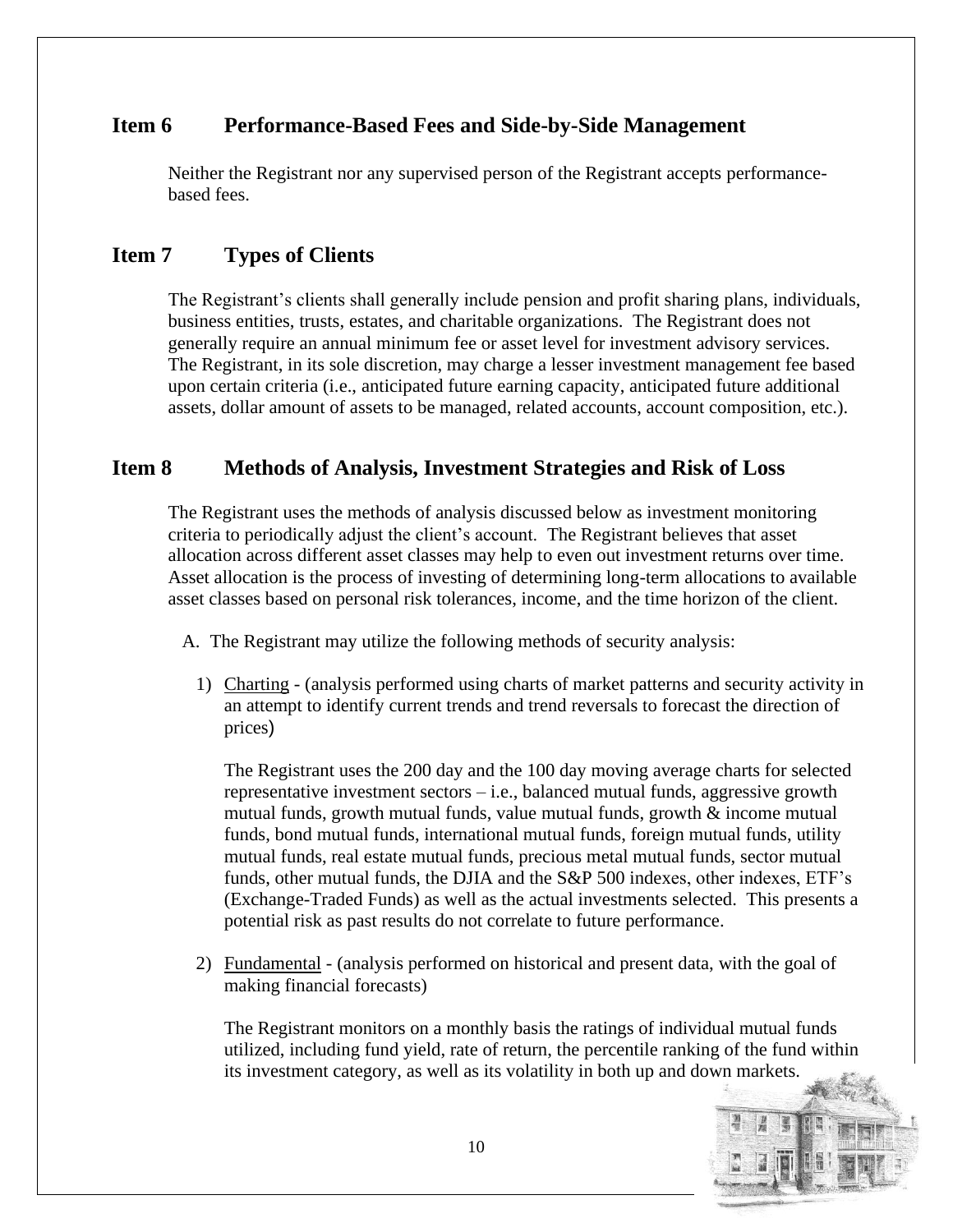Fundamental analysis does not attempt to anticipate market movements. This presents a potential risk, as when the price of a security moves up and/or down along with the overall market regardless of the economic and financial factors considered in evaluating the fund.

3) Technical – (analysis performed on historical and present data, focusing on price and trade volume, to forecast the direction of prices)

The Registrant attempts to stay aware of and assimilate a broad range of economic data, general stock market movements, interest rate and inflationary trends that may have a direct bearing on changing investment allocation recommendations and positions. In technical analysis does not consider the underlying financial condition of the fund. This present a risk in that a poorly managed or poorly financed company could underperform regardless of the market direction.

4) Cyclical – (analysis is related to Technical analysis)

The Registrant attempts to measure the movements of a fund against the market in an attempt to predict the movement of the fund. This present a potential risk as past results do not predict future performance.

The Registrant may utilize the following investment strategies when implementing investment advice given to clients:

- a. Long Term Purchases (securities held at least a year plus)
- b. Short Term Purchases (securities sold within a year)
- c. Fund Manager experience and track record over a period of time.
- d. Fund Manager not style drifting

**Please Note: Investment Risk**. Different types of investments involve varying degrees of risk, and it should not be assumed that future performance of any specific investment or investment strategy (including the investments and/or investment strategies recommended or undertaken by the Registrant) will be profitable or equal any specific performance level(s).

B. The Registrant's methods of analysis and investment strategies do not present any significant or unusual risks.

However, every method of analysis has its own inherent risks. To perform an accurate market analysis, the Registrant must have access to current/new market information. The Registrant has no control over the dissemination rate of market information; therefore, unbeknownst to the Registrant, certain analyses may be compiled with outdated market information, severely limiting the value of the Registrant's analysis. Furthermore, an accurate market analysis can only produce a forecast of the direction of market values. There can be no assurances that a forecasted change in market value will materialize into actionable and/or profitable investment opportunities.

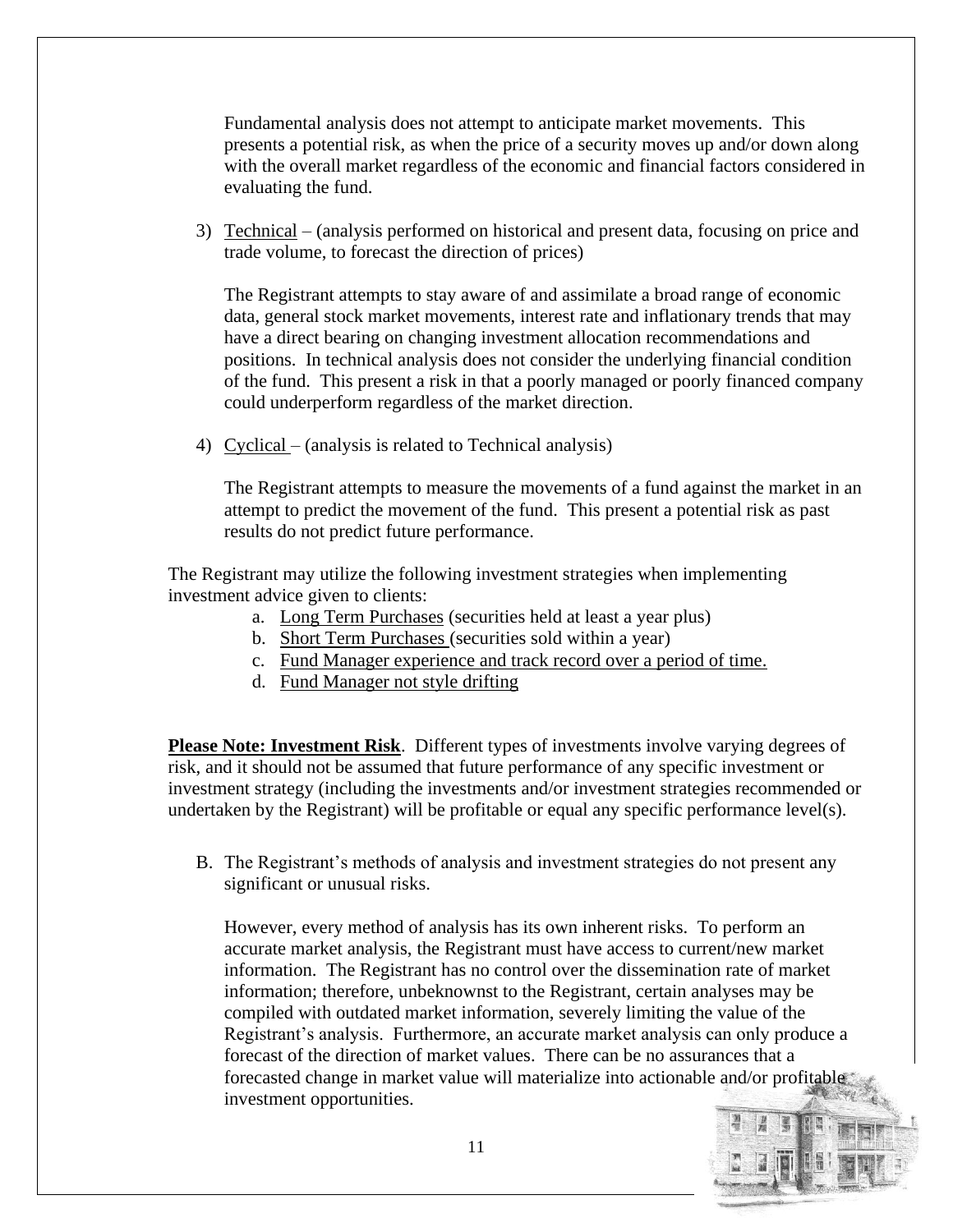The Registrant's primary investment strategy - Long Term Purchases and Short-Term Purchases – are fundamental investment strategies. However, every investment strategy has its own inherent risks and limitations. For example, longer term investment strategies require a longer investment time period to allow for the strategy to potentially develop. Shorter term investment strategies require a shorter investment time period to potentially develop but, as a result of more frequent trading, may incur higher transactional costs when compared to a longer-term investment strategy.

- C. Currently, the Registrant primarily allocates client investment assets, on a discretionary and/or non-discretionary basis, among various no-load mutual funds. Other investment vehicles, such as loaded mutual funds, ETFs (exchange-traded funds), individual stocks (equities) or bonds (debit), and fixed income securities may also be utilized depending upon each individual client's investment objectives.
- D. Most recently Political Risks have a global and domestic stocks risk. Political events anywhere in the world may have unforeseen consequences to the stock markets globally and domestically. Also, global investments can provide currency conversion risk, as well as, different accounting and financial reporting standards that can vary by countries.
- E. Bond investing globally or domestically are subjected to changing interest rate risks as well as maturity, liquidity, political and credit risks. If interest rates are falling, usually the underlaying value of the bond price will increase. On the other hand, if interest rates are increasing, usually the underlaying value of the bond price will decrease.
- F. Business Risk are concerns when investing in a particular industry, sector (Large-Cap Growth, Large-Cap Value, Mid-Cap Growth, Mid-Cap Value, Small-Cap Growth, Small-Cap Value, etc.) or a specific company could have an impact on the value of your investments.
- G. Overseas investments are subject to fluctuation in the value of the dollar against the currency of the investment's originating country. This is known as Currency Risk that will be present in investing in mutual funds, ETF's (exchange-traded funds, individual stocks (equities) or bonds (debit) and fixed income securities.
- H. Inflation Risks means the value of a dollar today may buy more than a dollar 5-years from now. The concern is your purchasing power typically decreases as the rate of inflation increases or vise versa.
- I. Liquidity Risk is a concern when investing in companies that are illiquid or cannot readily convert an investment into cash such as Real Estate investments.
- J. The Registrant as well as the service providers in which the Registrant are dealing

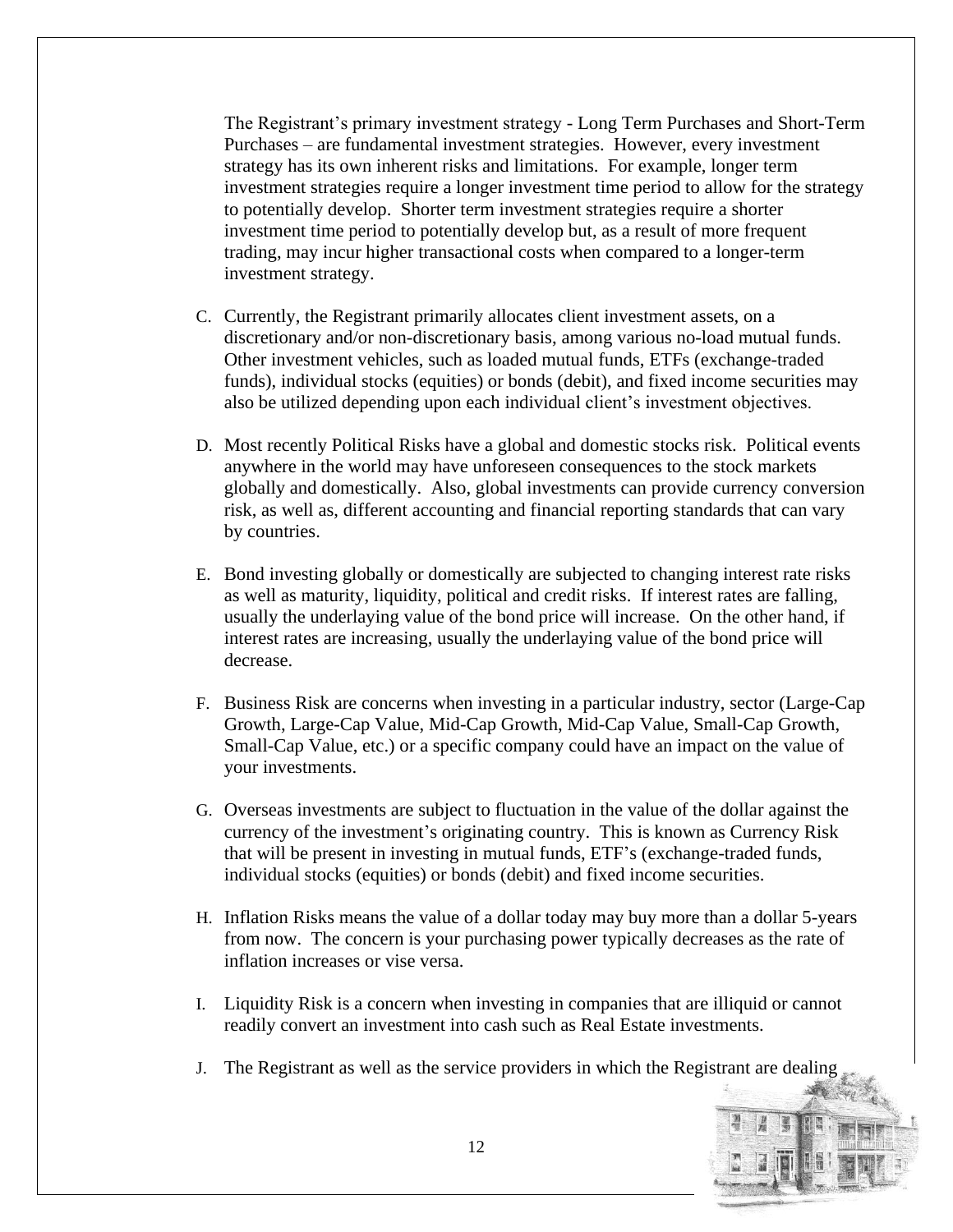with are subjected to risks associated with Cybersecurity Risk. Cybersecurity is used to describe the current technology, processes and practices designed to protect networks, systems, computers, cell phones, programs, and data from both intentional cyber-attacks or hacking by computer programmers as well as unintentional damage or interruption that, can result in damage or interruption from computer viruses, computer, and telecommunications failures, caused by unauthorized persons, companies with security breaches. While the Registrant has established a plan in the event of cybersecurity breaches there are inherent limitation in such plans, strategies, systems, policies and procedures including the possibility that certain risks have not been identified.

When concerning investing in mutual funds, ETFs (exchange-traded funds), individual stocks (equities) or bonds (debit), fixed income securities, or etc. carefully review the material that is provided such as prospectus, trusts agreements, offering documents or any corresponding investment agreements for additional information on what risks or investment strategies will be taken. Any investing in securities involves risk of loss that clients need to consider as well as the length of time of the investment.

#### **Item 9 Disciplinary Information**

Neither the Registrant nor any management person of the Registrant has been the subject of any disciplinary actions.

#### **Item 10 Other Financial Industry Activities and Affiliations**

- A. Neither the Registrant, nor its representatives, are registered or have an application pending to register, as a futures commission merchant, commodity pool operator, a commodity trading adviser, or a representative of the foregoing.
- B. **Licensed Insurance Agents**. The Registrant's Principal and certain Associated Persons, in their individual capacities, are licensed insurance agents, and may recommend the purchase of certain insurance-related products on a commission basis. As referenced in Item 4 B. above, clients can engage certain of Registrant's representatives to effect insurance transactions on a commission basis.
- C. **Conflict of Interest**: The recommendation by either Richard J. Walters, CFP®, AIF®, Brooke W. Herr, Michael V. Kowalick, Wendel L. King, AIF®, and/or Patrick J. Cloonan, Jr., CFP®, CDFA® that a client purchase a securities or insurance commission product presents a *conflict of interest*, as the receipt of commissions may provide an incentive to recommend investment products based on commissions received, rather than on a particular client's need. No client is under any obligation to purchase any commission products from Richard J. Walters, CFP®, AIF®, Brooke W. Herr, Michael V. Kowalick, Wendel L. King, AIF®, Patrick J. Cloonan, Jr., CFP®, CDFA® and/or Damon P. Heller. Clients are

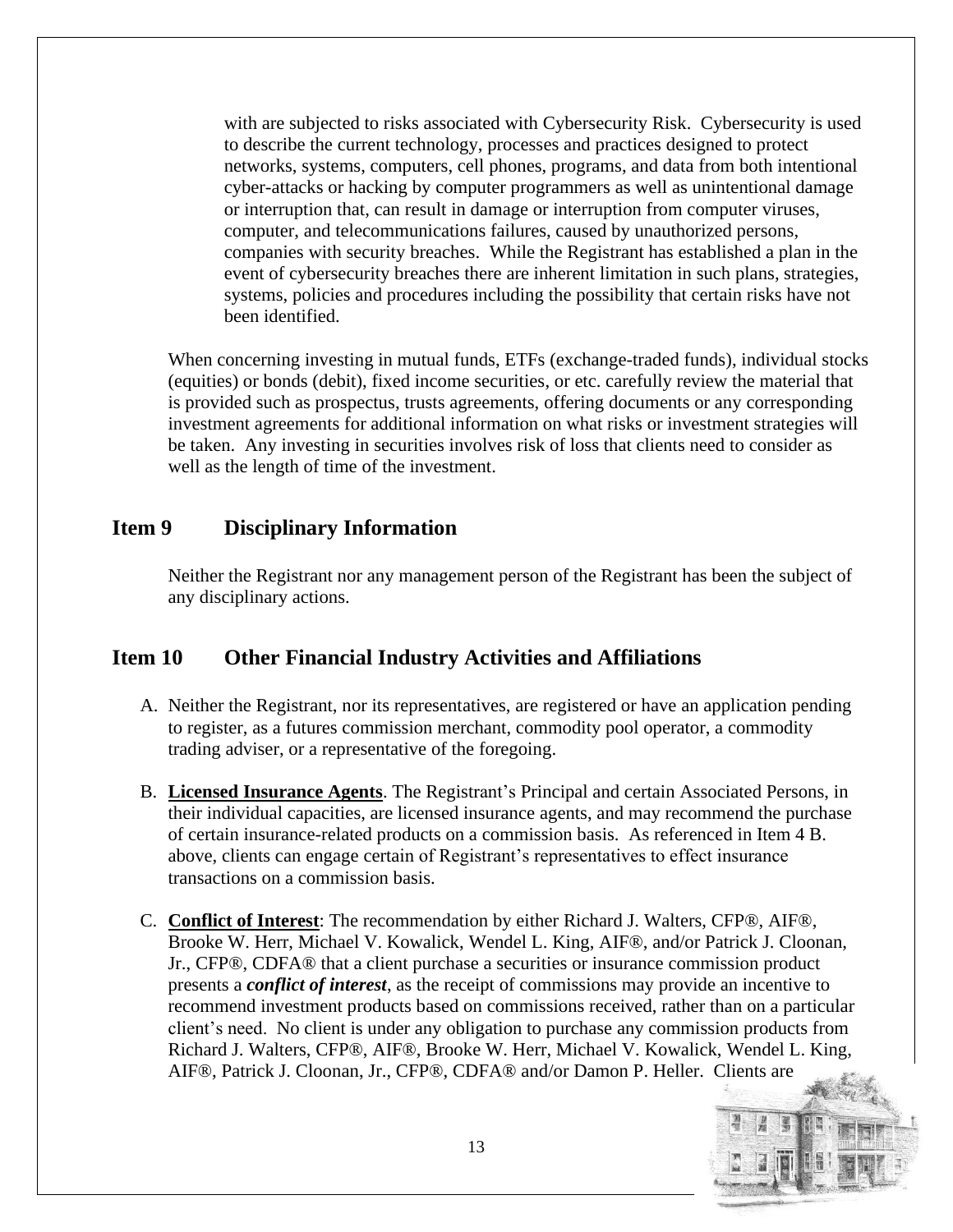reminded that they may purchase insurance products recommended by Registrant through other, non-affiliated insurance agents. **The Registrant's Chief Compliance Officer, Richard J. Walters, CFP®, AIF®, remains available to address any questions that a client or prospective client may have regarding the above conflicts of interest Comprehensive Benefit Marketing Services, Inc:** The Registrant is affiliated with Comprehensive Benefit Marketing Services, Inc., an independent employee benefit consulting firm ("Comprehensive Benefit"). The Registrant and associated persons may, from time to time, recommend that clients engage the services of Comprehensive Benefit Marketing Services. Clients are under no obligation to engage Comprehensive Benefit and are reminded that they may engage other, non-affiliated consulting firms.

D. The Registrant does not receive, directly or indirectly, compensation from investment advisers that it recommends or selects for its clients.

## **Item 11 Code of Ethics, Participation or Interest in Client Transactions and Personal Trading**

A. The Registrant maintains an investment policy relative to personal securities transactions. This investment policy is part of Registrant's overall Code of Ethics, which serves to establish a standard of business conduct for all of Registrant's Representatives that is based upon fundamental principles of openness, integrity, honesty and trust, a copy of which is available upon request.

In accordance with Section 204A of the Investment Advisers Act of 1940, the Registrant also maintains and enforces written policies reasonably designed to prevent the misuse of material non-public information by the Registrant or any person associated with the Registrant.

- B. Neither the Registrant nor any related person of Registrant recommends, buys, or sells for client accounts, securities in which the Registrant or any related person of Registrant has a material financial interest.
- C. The Registrant and/or representatives of the Registrant *may* buy or sell securities that are also recommended to clients. This practice may create a situation where the Registrant and/or representatives of the Registrant are in a position to materially benefit from the sale or purchase of those securities. Therefore, this situation creates a potential conflict of interest. Practices such as "scalping" (i.e., a practice whereby the owner of shares of a security recommends that security for investment and then immediately sells it at a profit upon the rise in the market price which follows the recommendation) could take place if the Registrant did not have adequate policies in place to detect such activities. In addition, this requirement can help detect insider trading, "front-running" (i.e., personal trades executed prior to those of the Registrant's clients) and other potentially abusive practices.

The Registrant has a personal securities transaction policy in place to monitor the personal securities transactions and securities holdings of each of the Registrant's "Access Persons". The Registrant's securities transaction policy requires that an Access Person of the Registrant must provide the Chief Compliance Officer or his/her designee with a written report of their current securities holdings within ten (10) days after becoming an Access Person. The

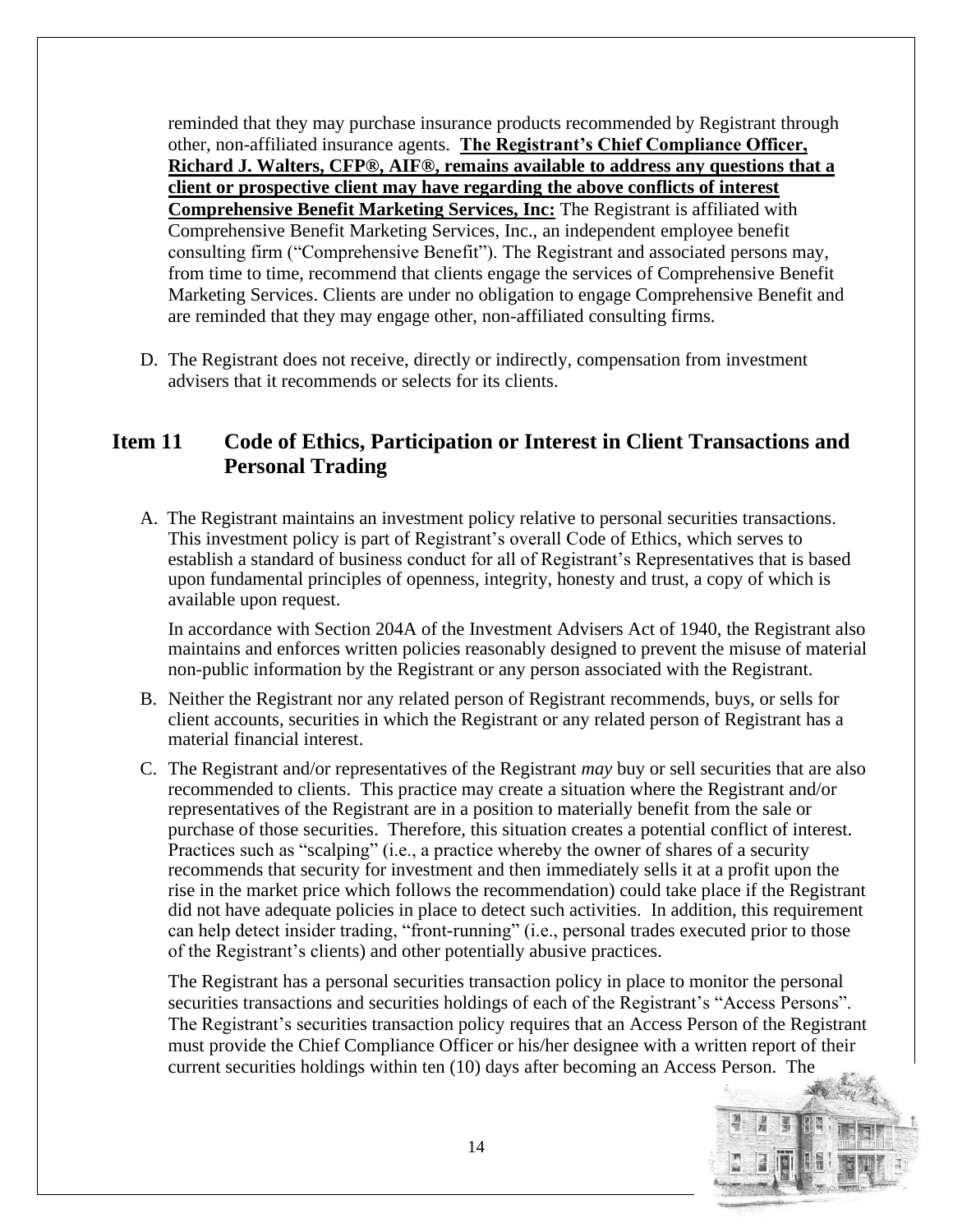Registrant requires all representative of the Registrant to report in writing from The Policies and Procedures manual a "Quarterly Holdings of Reportable Securities" at the end of each calendar year quarter before the end of the next month. Additionally, each Access Person must provide the Chief Compliance Officer or his/her designee with a written report of the Access Person's current securities holdings at least once each twelve (12) month period thereafter on a date the Registrant selects; provided, however that at any time that the Registrant has only one Access Person, he or she shall not be required to submit any securities report described above.

D. The Registrant and/or representatives of the Registrant *may* buy or sell securities, at or around the same time as those securities are recommended to clients. This practice creates a situation where the Registrant and/or representatives of the Registrant are in a position to materially benefit from the sale or purchase of those securities. Therefore, this situation creates a potential conflict of interest. As indicated above in Item 11 C., the Registrant has a personal securities transaction policy in place to monitor the personal securities transaction and securities holdings of each of Registrant's Access Persons. The Registrant requires all representative of the Registrant to report in writing from The Policies and Procedures manual a "Quarterly Holdings of Reportable Securities" at the end of each calendar year quarter before the end of the next month. The Registrant follows applicable federal and Pennsylvania state regulations for the industry.

## **Item 12 Brokerage Practices**

A. In the event that the client requests that the Registrant recommend a broker-dealer/custodian for execution and/or custodial services (exclusive of those clients that may direct the Registrant to use a specific broker-dealer/custodian), Registrant generally recommends that investment management accounts be maintained at *Schwab, Matrix Trust Company (Broadridge Financial Solutions), T. Rowe Price,* and/or *Vanguard, etc*. Prior to engaging Registrant to provide investment management services, the client will be required to enter into a formal *Managed Portfolio Program Agreement* with Registrant setting forth the terms and conditions under which Registrant shall manage the client's assets, and a separate custodial/clearing agreement with each designated broker-dealer/custodian.

Factors that the Registrant considers in recommending *Schwab, Matrix Trust Company (Broadridge Financial Solutions), T. Rowe Price,* and/or *Vanguard* (or any other brokerdealer/custodian to clients) include historical relationship with the Registrant, financial strength, reputation, execution capabilities, pricing, research, and service. Although the commissions and/or transaction fees paid by Registrant's clients shall comply with the Registrant's duty to obtain best execution, a client may pay a commission that is higher than another qualified broker-dealer might charge to affect the same transaction where the Registrant determines, in good faith, that the commission/transaction fee is reasonable in relation to the value of the brokerage and research services received. In seeking best execution, the determinative factor is not the lowest possible cost, but whether the transaction represents the best qualitative execution, taking into consideration the full range of a brokerdealer's services, including the value of research provided, execution capability, commission

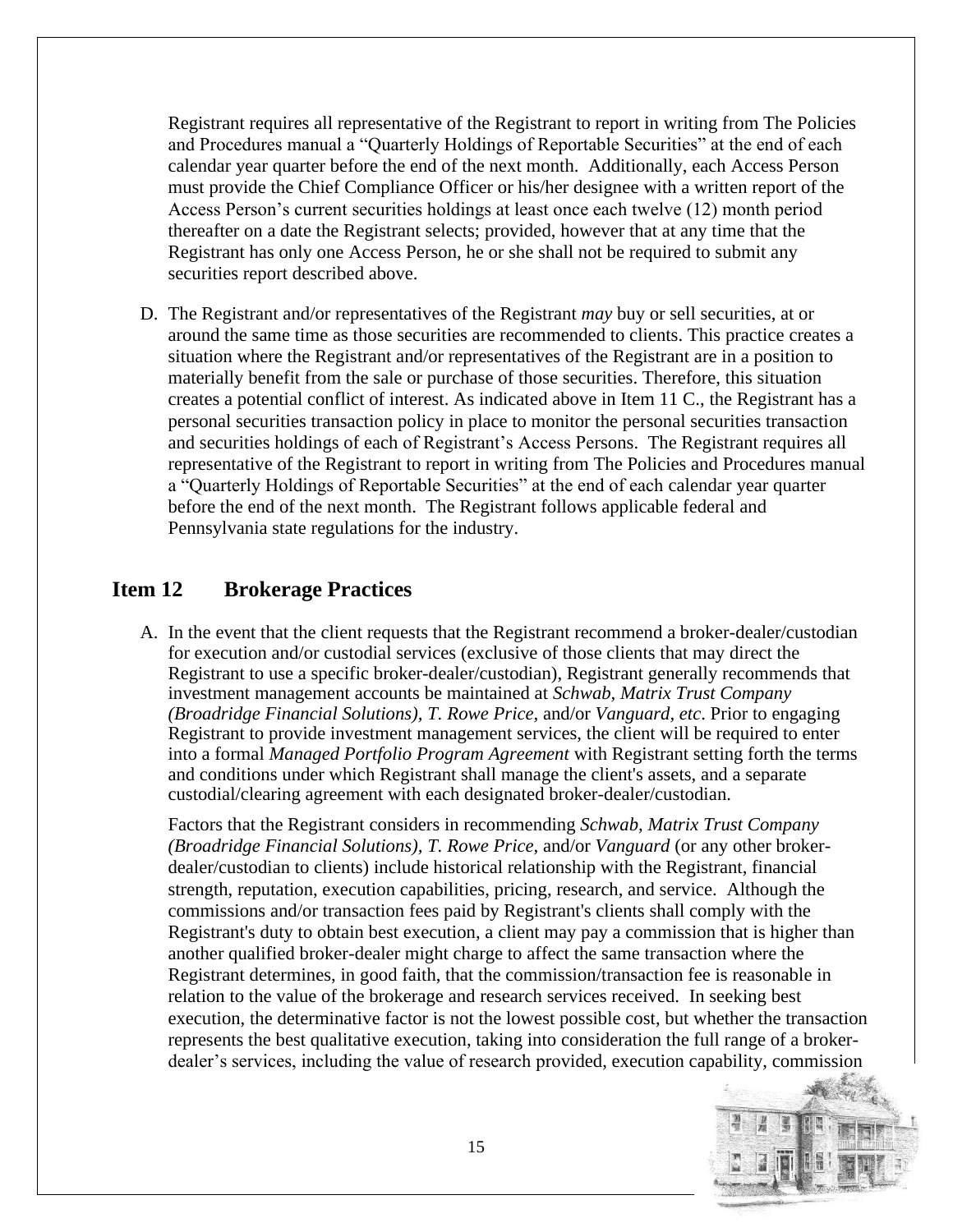rates, and responsiveness. Accordingly, although Registrant will seek competitive rates, it may not necessarily obtain the lowest possible commission rates for client account transactions. The brokerage commissions or transaction fees charged by the designated broker-dealer/custodian are exclusive of, and in addition to, Registrant's investment management fee. The Registrant's best execution responsibility is qualified if securities that it purchases for client accounts are mutual funds that trade at net asset value as determined at the daily market close.

#### 1. Research and Additional Benefits

Although not a material consideration when determining whether to recommend that a client utilize the services of a particular broker-dealer/custodian, Registrant may receive from *Schwab, Matrix Trust Company (Broadridge Financial Solutions), T. Rowe Price,*  and/or *Vanguard* (or another broker-dealer/custodian) without cost (and/or at a discount) support services and/or products, certain of which assist the Registrant to better monitor and service client accounts maintained at such institutions. Included within the support services that may be obtained by the Registrant may be investment-related research, pricing information and market data, software and other technology that provide access to client account data, compliance and/or practice management-related publications, discounted or gratis consulting services, discounted and/or gratis attendance at conferences, meetings, and other educational and/or social events, marketing support, computer hardware and/or software and/or other products used by Registrant in furtherance of its investment advisory business operations.

As indicated above, certain of the support services and/or products that *may* be received may assist the Registrant in managing and administering client accounts. Others do not directly provide such assistance, but rather assist the Registrant to manage and further develop its business enterprise.

Registrant's clients do not pay more for investment transactions effected and/or assets maintained at *Schwab, Matrix Trust Company (Broadridge Financial Solutions), T. Rowe Price* and/or *Vanguard*, etc. as a result of this arrangement. There is no corresponding commitment made by the Registrant to *Schwab, Matrix Trust Company (Broadridge Financial Solutions), T. Rowe Price,* and/or *Vanguard*, or any other entity to invest any specific amount or percentage of client assets in any specific mutual funds, securities or other investment products as result of the above arrangement.

**The Registrant's Chief Compliance Officer, Richard J. Walters, CFP®, AIF®, remains available to address any questions that a client or prospective client may have regarding the above arrangement and any corresponding perceived conflict of interest such arrangement may create.** 

- 2. The Registrant does not receive referrals from broker-dealers.
- 3. The Registrant does not generally accept directed brokerage arrangements (when a client requires that account transactions be affected through a specific brokerdealer). In such client directed arrangements, the client will negotiate terms and

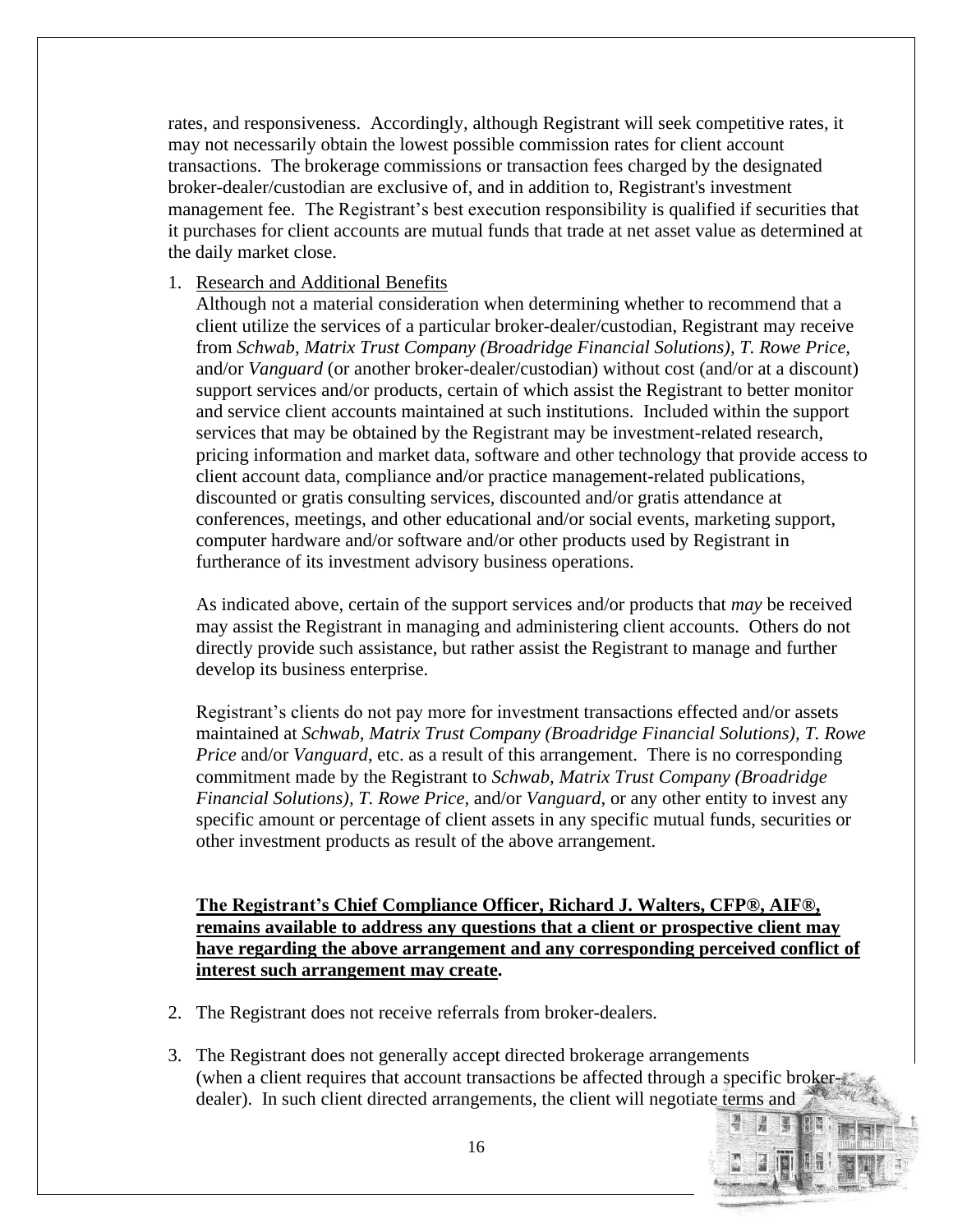arrangements for their account with that broker-dealer, and Registrant will not seek better execution services or prices from other broker-dealers or be able to "batch" the client's transactions for execution through other broker-dealers with orders for other accounts managed by Registrant. As a result, client may pay higher commissions or other transaction costs or greater spreads, or receive less favorable net prices, on transactions for the account than would otherwise be the case.

**Please Note**: In the event that the client directs Registrant to effect securities transactions for the client's accounts through a specific broker-dealer, the client correspondingly acknowledges that such direction may cause the accounts to incur higher commissions or transaction costs than the accounts would otherwise incur had the client determined to effect account transactions through alternative clearing arrangements that may be available through Registrant.

**The Registrant's Chief Compliance Officer, Richard J. Walters, CFP®, AIF®, remains available to address any questions that a client or prospective client may have regarding the above arrangement**.

- B. To the extent that the Registrant provides investment management services to its clients, the transactions for each client account generally will be effected independently, unless the Registrant decides to purchase or sell the same securities for several clients at approximately the same time. The Registrant may (but is not obligated to) combine or "bunch" such orders to obtain best execution, to negotiate more favorable commission rates or to allocate equitably among the Registrant's clients' differences in prices and commissions or other transaction costs that might have been obtained had such orders been placed independently. Under this procedure, transactions will be averaged as to price and will be allocated among clients in proportion to the purchase and sale orders placed for each client account on any given day. The Registrant shall not receive any additional compensation or remuneration as a result of such aggregation.
- C. Throughout the year the Registrant may experience a trade error caused by the Registrant or custodian. In the event this occurs; the Registrant will ensure that the Client account will have no negative loss. The adjustment will be made as needed in order to put the Client in such a position as if the error had never occurred at no cost to the Client. The Registrant attempts to minimize trading errors by reconciling trades.

## **Item 13 Review of Accounts**

A. For those clients to whom Registrant provides investment supervisory services, account reviews are conducted on an ongoing basis by the Registrant's Principals and/or representatives. All investment supervisory clients are advised that it remains their responsibility to advise the Registrant of any changes in their investment objectives and/or financial situation. All clients (in person or via telephone) are encouraged to review financial planning issues (to the extent applicable), investment objectives and account performance with the Registrant on an annual basis.

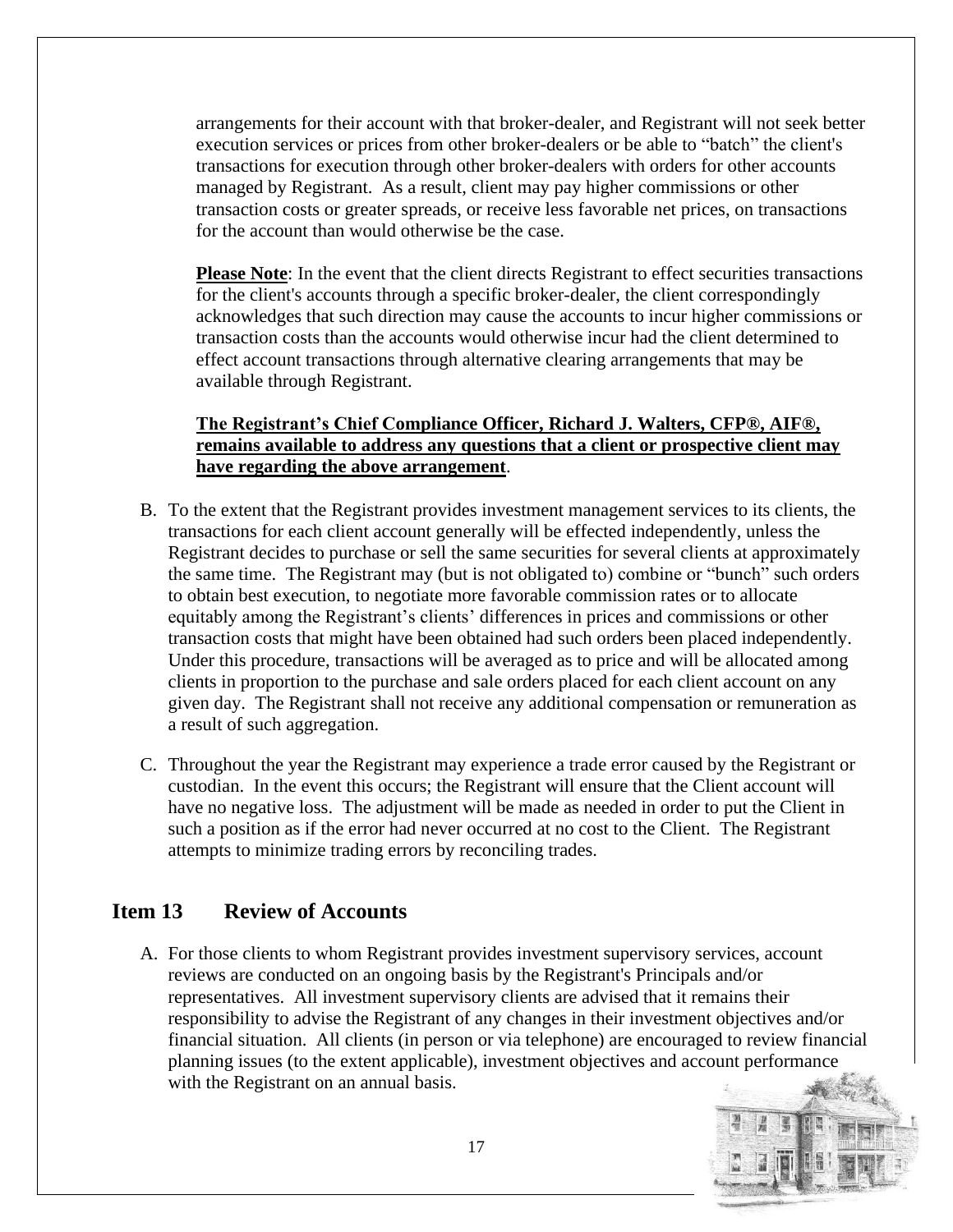- B. The Registrant *may* conduct account reviews on another than periodic basis upon the occurrence of a triggering event, such as a change in client investment objectives and/or financial situation, market corrections and client request.
- C. **Portfolio Activity.** The Registrant has a fiduciary duty to provide services consistent with the client's best interest. As part of its investment advisory services, the Registrant will review client portfolios on an ongoing basis to determine if any changes are necessary based upon various factors, including, but not limited to, market conditions, investment performance, fund manager tenure, style drift, account additions/withdrawals, and/or a change in the client's investment objective. Based upon these factors, there may be extended periods of time when the Registrant determines that changes to a client's portfolio are neither necessary nor prudent. The Registrant's advisory fee remains payable during periods of account inactivity.
- D. Clients are provided, at least quarterly, with written or online access to transaction confirmation notices and regular written summary account statements directly from the broker-dealer/custodian and/or program sponsor for the client accounts. The Registrant may also provide a written or electronic periodic report summarizing account activity and performance.

## **Item 14 Client Referrals and Other Compensation**

A. As referenced in Item 12.A.1 above, the Registrant may receive an indirect economic benefit from *Schwab, Matrix Trust Company (Broadridge Financial Solutions), T. Rowe Price,*  and/or *Vanguard, etc.* The Registrant, without cost (and/or at a discount), may receive support services and/or products from *Schwab, Matrix Trust Company (Broadridge Financial Solutions), T. Rowe Price,* and/or *Vanguard*, etc.

Registrant's clients do not pay more for investment transactions effected and/or assets maintained at *Schwab, Matrix Trust Company (Broadridge Financial Solutions), T. Rowe Price, and/or Vanguard, etc. as a result of this arrangement. There is no corresponding* commitment made by the Registrant to *Schwab, Matrix Trust Company (Broadridge Financial Solutions), T. Rowe Price,* and/or *Vanguard,* or any other entity to invest any specific amount or percentage of client assets in any specific mutual funds, securities or other investment products as result of the above arrangement.

**The Registrant's Chief Compliance Officer**, **Richard J. Walters, CFP®, AIF®, remains available to address any questions that a client or prospective client may have regarding the above arrangement and any corresponding perceived conflict of interest any such arrangement may create.**

B. If a client is introduced to the Registrant by either an unaffiliated or an affiliated solicitor, Registrant *may* pay that solicitor a referral fee in accordance with the requirements of Rule 206(4)-3 of the Investment Advisers Act of 1940, and any corresponding state securities law requirements. Any such referral fee shall be paid solely from the Registrant's investment

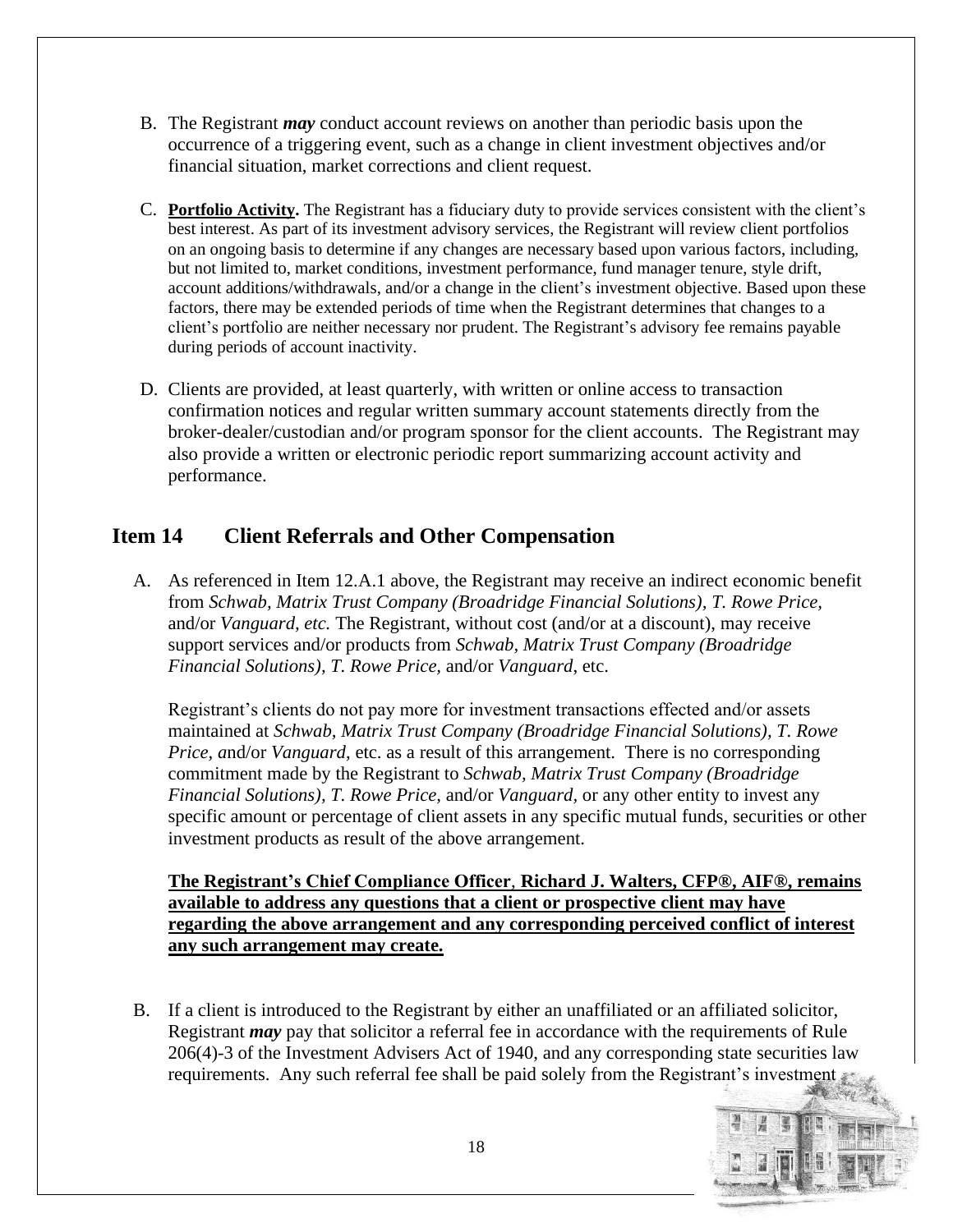C. management fee and shall not result in any additional charge to the client. If the client is introduced to the Registrant by an unaffiliated solicitor, the solicitor, at the time of the solicitation, shall disclose the nature of his/her/its solicitor relationship, and shall provide each prospective client with a copy of the Registrant's written Brochure with a copy of the written disclosure statement from the solicitor to the client disclosing the terms of the solicitation arrangement between the Registrant and the solicitor, including the compensation to be received by the solicitor from the Registrant.

## **Item 15 Custody**

The Registrant shall have the ability to have its advisory fee for each client debited by the custodian on a semi-annual or in certain circumstances agreed upon by the Registrant and the Client on a quarterly basis. Clients are provided, at least quarterly, with written or, if the clients elect to have, electronic transaction confirmation notices and regular written summary account statements directly from the broker-dealer/custodian and/or program sponsor for the client accounts. The Registrant may also provide a written periodic report summarizing account activity and performance.

**Please Note:** To the extent that the Registrant provides clients with periodic account statements or reports, the client is urged to compare any statement or report provided by the Registrant with the account statements received from the account custodian. **Please Also Note:** The account custodian does not verify the accuracy of the Registrant's advisory fee calculation.

## **Item 16 Investment Discretion**

The client can determine to engage the Registrant to provide investment advisory services on a discretionary basis. Prior to the Registrant assuming discretionary authority over a client's account, the client shall be required to execute a *Managed Portfolio Program Agreement*, naming the Registrant as the client's attorney and agent in fact, granting the Registrant full authority to buy, sell, or otherwise effect investment transactions involving the assets in the client's name found in the discretionary account.

Clients who engage the Registrant on a discretionary basis may, at anytime, impose restrictions, in writing, on the Registrant's discretionary authority (i.e., limit the types/amounts of particular securities purchased for their account, exclude the ability to purchase securities with an inverse relationship to the market, limit or proscribe the Registrant's use of margin, etc.).

## **Item 17 Voting Client Securities**

A. The Registrant does not vote client proxies. Clients maintain exclusive responsibility for: (1) directing the manner in which proxies solicited by issuers of securities owned by the